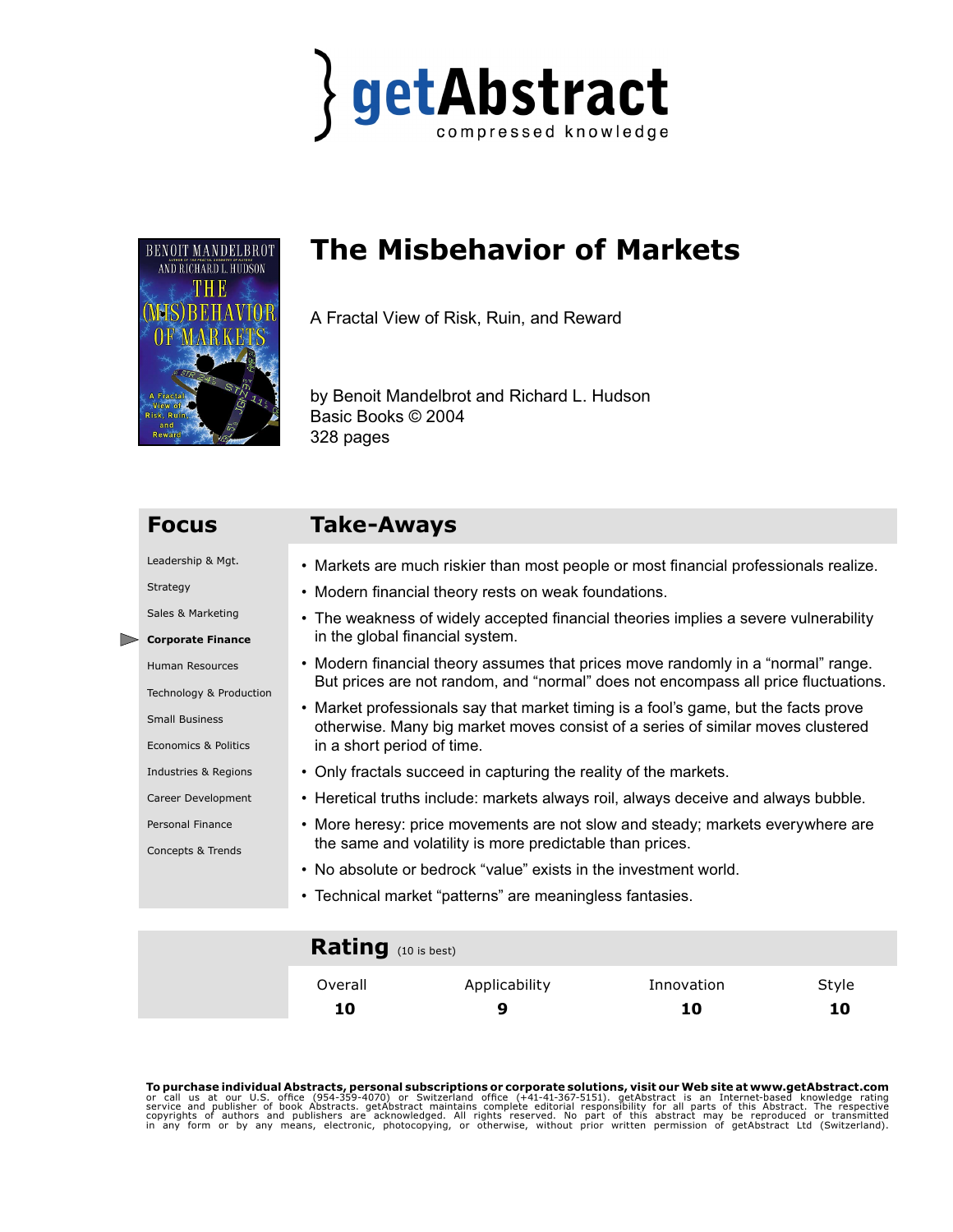

## **Relevance**

#### **What You Will Learn**

In this Abstract, you will learn: 1) Why generally accepted financial theory is weak; 2) Why a fractal approach to the markets is stronger; and 3) Some interesting lore about the evolution of markets and market analysis.

#### **Recommendation**

Finance is a difficult and recondite subject, perhaps second only to mathematics in its inability to inspire excitement in most readers. Yet Benoit Mandelbrot and Richard L. Hudson, co-authors of this book, manage to turn financial math into a great yarn, full of interesting characters and dramatic events. Some of what the book actually says will be old news to market professionals, but it says it quite interestingly. Mandelbrot did his most important financial work in the 1960s, but his ideas about leptokurtosis (which deals with the shape of probability functions), fractals (which deal with repetitive patterns) and such have received quite a bit of subsequent attention in trading rooms and in the finance departments of major universities. So, perhaps, it is merely a dramatic device that this book presents Mandelbrot as a solitary, clear-thinking prophet struggling against a blind and hostile economic orthodoxy. That presentation certainly succeeds as drama — the story races along and the reader keeps rooting harder and harder for Mandelbrot to win. The co-authors have spun an excellent saga that says important things in a new way. *getAbstract.com* thinks every investor, every business journalist and every financial professional ought to read this book.

# **Abstract**

#### **The Maverick**

Benoit Mandelbrot likes to relate the story of how his father, a prisoner in WWII France, managed to cheat death. When Resistance fighters attacked the camp and opened the gates, most of the prisoners started down the road toward Limoges. Mandelbrot's father was canny enough to see the stupidity of staying with the group. He peeled off alone and made his way through the thick woods. Not long after, a German Stuka bomber strafed the easy target presented by a group of closely packed escapees on the open highway.

Mandelbrot's family had emigrated from Poland to France in 1936 to escape the gathering storm of war and oppression. When the Vichy government made life tough for Jews in France, he hid in Lyons, where sympathetic benefactors provided him with false documents and ration cards. During this period, hiding in a school, he discovered his extraordinary mathematical intuition — an ability to see immediately the truths that others could only reach after long struggle and elaborate proof.

Clearly, Mandelbrot's childhood prepared him to accept the possibility of the unthinkable — even, under certain circumstances, its probability. His intuitive genius enabled him to see similarities and connections among phenomena that seemed, to others, utterly unrelated — for example, the floods of the Nile River and the prices of stocks on Wall Street.

He was a maverick. As a young man, Mandelbrot withdrew from the elite Ecole Normale Superiore to enroll in the Ecole Polytechnique. He went on to study at the California

"Price movements do not follow the well-mannered bell curve assumed by modern finance; they follow a more violent curve that makes an investor's ride much bumpier."

"It is the Hippocratic Oath to 'do no harm.' In finance, I believe the conventional models and their more recent 'fixes' violate that oath. They are not merely wrong; they are dangerously wrong."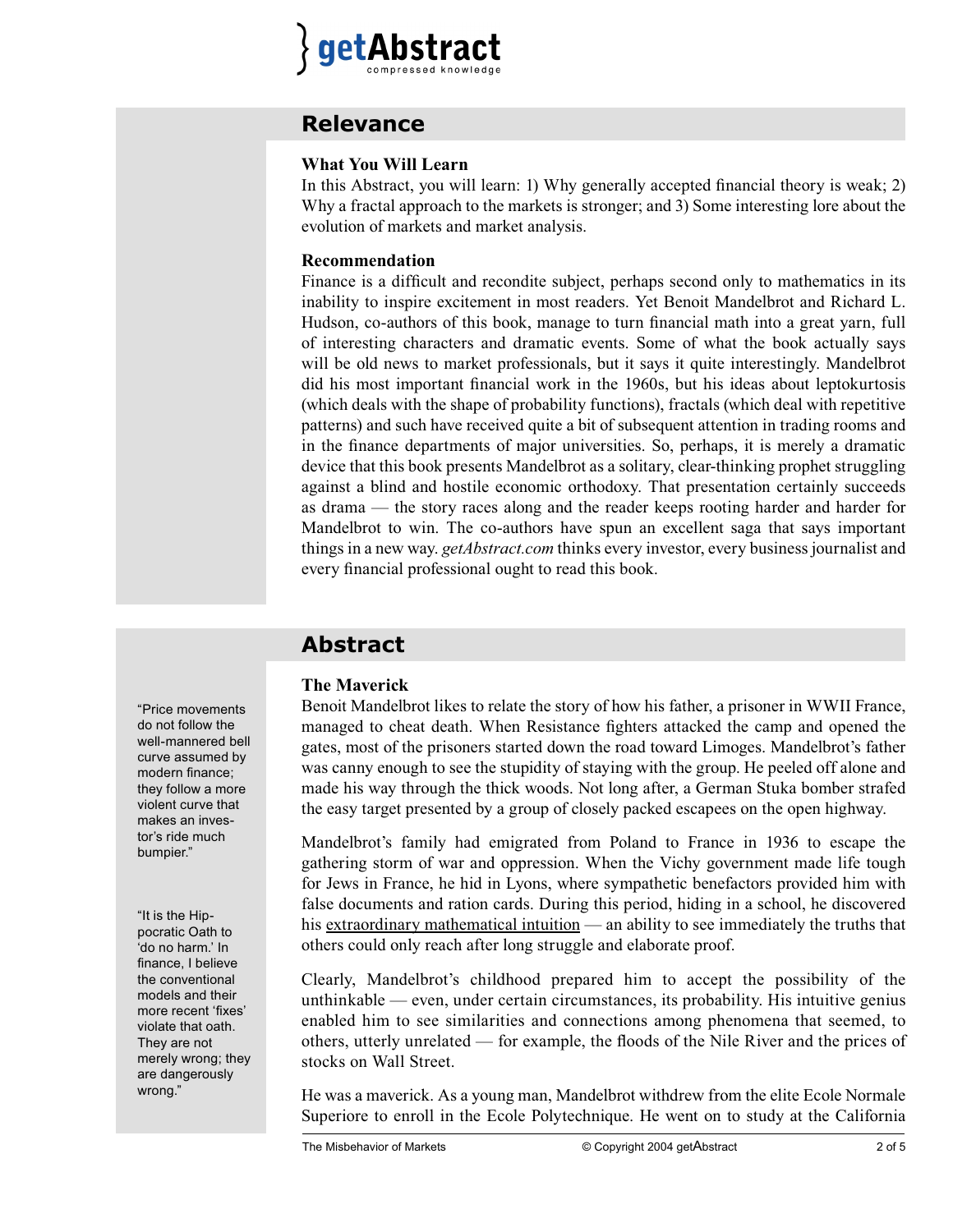

Institute of Technology, at the Massachusetts Institute of Technology and at the Institute for Advanced Study in Princeton. He wound up working at IBM Research, an industrial laboratory, which was an unconventional posting indeed for a scholar of Mandelbrot's pedigree. Also unconventionally, he took a scientific interest in the study of markets, cotton prices, the distribution of wealth, risk, stock market bubbles and other economic phenomena. A notation that the economic profession did not always welcome Mandelbrot's contributions to the field would be an understatement. Indeed, at times his insights seemed to threaten the foundations of the discipline.

#### **Mandelbrot's Heresies**

The conventionally accepted orthodoxy about finance presents a more or less rational, more or less clear, more or less stable body of thought and practice. Mandelbrot's work defies that orthodoxy by propounding what he calls his "Ten Heresies of Finance:"

- 1. Markets are like roiling seas Like seas, they have turbulence. Turbulence is a complicated phenomenon, with currents, eddies, streams, channels, flows and backflows all mingling and affecting each other. Markets are like that. There is scaling in turbulence and in markets. Some days, prices don't move at all, or move only in tiny increments. Other days, they leap and plunge. Moreover there is long-term dependence in markets. For example, the decision in the early 1980s by IBM to use Bill Gates's DOS as the PC's operating system certainly has consequences today.
- 2. Financial theories fall short  $-$  Standard financial theories don't even begin to capture the full range of market risk. Think of the so-called Equity Premium Puzzle. Economists have noted with some bewilderment that a long-term investment in stocks would have returned much more than a long-term investment in bonds. This puzzles economists because the average risk of stocks isn't nearly as great as the premium would imply. But, in fact, the phenomena of scaling and long-term dependence make markets much riskier than conventional models assume. Thus, the so-called Equity Premium is merely fair compensation for much higher risk levels.
- 3. Market timing clearly makes good, sound sense Brokers and financial advisors almost unanimously recommend that clients (especially retail clients) eschew market timing. But Mandelbrot's analysis leaves little doubt that market moves tend to cluster, and that a few big up or down moves are responsible for most gains and losses.
- 4. Prices do not move slowly and steadily They often move discontinuously, with a big jump. This discontinuity is one of the main reasons why markets are so much riskier than many people, even many financial professionals, presume.
- 5. Market time expands and contracts Financial orthodoxy implicitly assumes that the clock runs at the same speed for everyone in the market. But prices scale with time. A trading chart for a day of activity looks like a chart of a week or a month or a decade. Fractal analysis provides a means of dealing with flexible time.
- 6. Markets are the same always and everywhere Markets have a life of their own. Fractal geometry provides the math to study patterns that stay the same even though the scale of space or time changes. Mathematicians call such patterns "invariances." Economists contend that economics has no invariances and they try to cope with changes in volatility by using forms of analysis that add or modify parameters. It is probably more productive to find the invariances and analyze them using a multifractal model.
- 7. Bubbles will happen; you can count on  $\mathrm{i}t$  Financial prices scale. This means that the odds of a really big price movement, given an initial large price movement, are about the same as those of a moderate movement given a middling movement. In other

"The simplest fractals scale the same way in all directions, hence are called selfsimilar … If the fractals scale in many different ways at different points, they are multifracta — and their mathematical properties become intricate and powerful."

"The very heart of finance is fractal."

"Human nature yearns to see order and hierarchy in the world. It will invent it where it cannot find it."

"In building a model, start simple."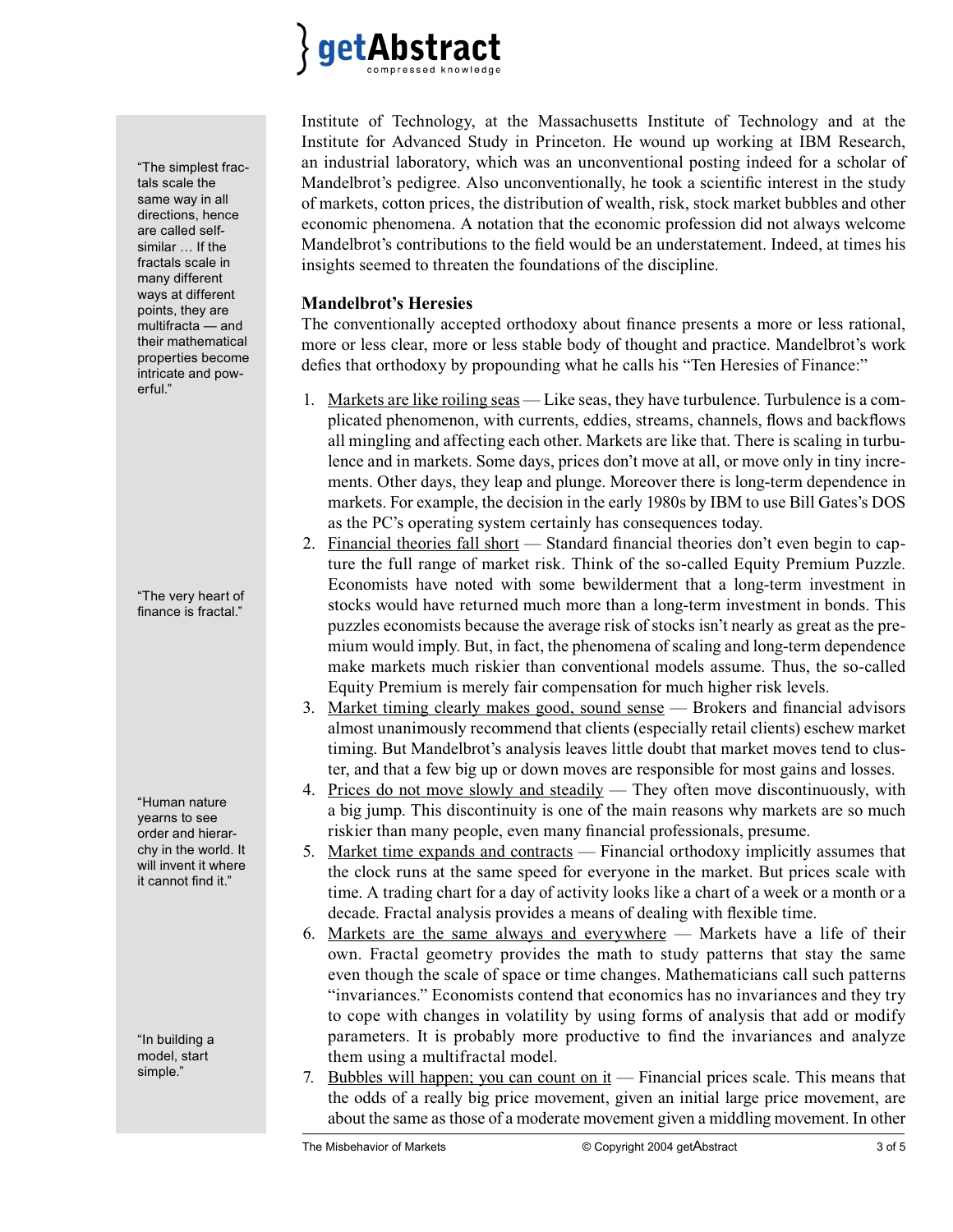

words, if a stock has gone from one to ten, it is equally probable that it will go from ten to one hundred. Under these circumstances, why shouldn't bubbles happen?

- 8. Markets deceive People like to see patterns. So market pundits oblige them by identifying and interpreting patterns. Because of long-term price dependence, data may show that price changes occur in particular increments or particular directions. But these changes are merely products of chance. Reading "meaning" into them, as technical analysts do, is fatuous.
- 9. Volatility is easier to predict than prices  $-$  Conventional financial theory suggests that price movements are random and unpredictable, independent of each other and distributed in a normal, bell-shaped curve. Yet, while it may be true that price moves are unpredictable, it is not true that they are mutually independent and randomly distributed. In fact, big price moves seem to beget other big moves, and little moves to beget other little moves. Volatility clusters. Options traders make money by correctly predicting and protecting against volatility. Most do not use conventional financial models without extensive modification. Efforts are underway to forecast volatility the way meteorologists predict the weather.
- 10. Value is not worth much in financial markets Financial analysts like to think that companies, countries or currencies have a basic economic value. They try to get at this value by examining assets, or cash flow, or national income accounts, or inflation, or other factors. Their *modus operandi* implies that some relationship among these factors determines the value to which rational buyers and sellers will inevitably assent. Perhaps such a value exists, but it is elusive, protean and extremely difficult to calculate. What matters in markets is not absolute value but rather differences in price from place to place or from time to time.

#### **Holes in the Safety Nets**

The study of risk emerged as a priority for financial economists in the 1960s. But the edifice they constructed has its foundations in the work of a French mathematician named Louis Bachelier. He analyzed prices on the Paris Bourse during the early twentieth century and concluded that prices changed at random and unpredictably, but that they were susceptible to analysis using the mathematics of probability.

Building on Bachelier's work, the economist Eugene F. Fama propounded the Efficient Markets Hypothesis. This hypothesis says that prices incorporate all the information that matters and change only in response to new information. Therefore, Fama said, it is almost impossible to "beat" the market. The Efficient Markets Hypothesis is one leg of a three-legged stool that supports contemporary financial orthodoxy.

The second leg came from the work of Harry Markowitz, an economist who applied statistical mathematics to the task of designing efficient portfolios that would deliver the highest return for a given level of risk. The third leg came from William F. Sharpe, whose Capital Asset Pricing Model simplified Markowitz's calculations by offering a single variable (beta) to express a stock's level of risk. Markowitz and Sharpe received Nobel Prizes for their work. Other pioneers of securities market risk were Myron S. Scholes and Fischer Black, who collaborated in the development of the Black-Scholes option pricing formula. Options are a kind of insurance that traders and investors use to control the level of risk they will take.

The work of these scholars is not without value, but it has some serious weaknesses. However, when critics such as Mandelbrot pointed at these weaknesses, defenders

The Misbehavior of Markets **CODITION** © Copyright 2004 getAbstract 4 of 5

"Since the world is not black and white, the study of multifractals comes closer to the way many aspects of nature really work."

"It is the way gold ore clusters here and there on the surface of the earth; the way oil reserves appear to concentrate in certain strife-prone parts of the world; the way the velocity of the wind on a stormy day comes 'intermittently,' in clusters of high gusts, interspersed with gentler breezes."

"Remember: fractals are not about the 'things' themselves but about their common property of roughness."

"Bubbles are dramatic — but the tendency of markets to deceive and confuse is an everyday affair."